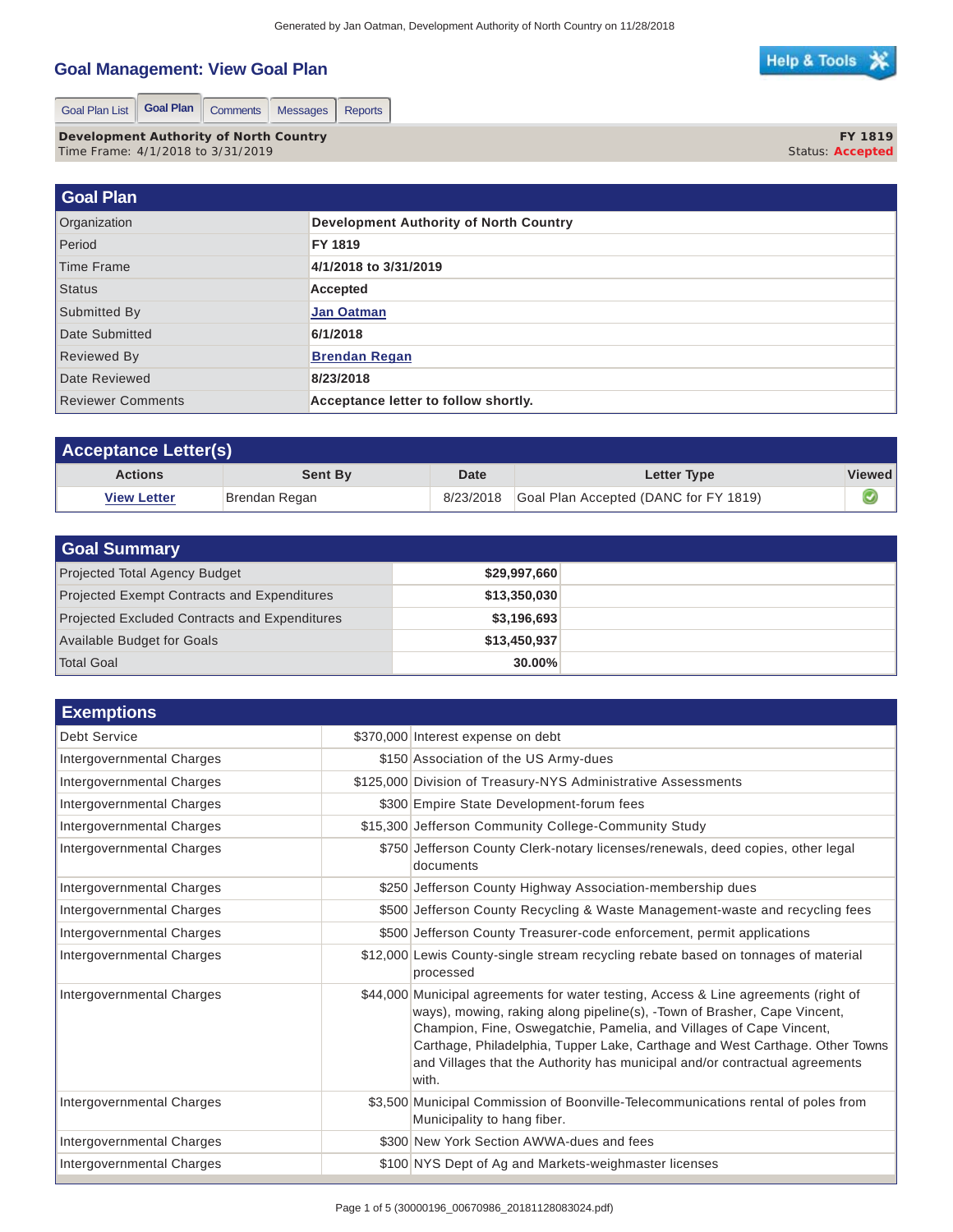| Intergovernmental Charges                                  |                 | \$5,000 NYS Dept of Environmental Conservation-Regulatory and permit fees                                                                                                                                        |  |
|------------------------------------------------------------|-----------------|------------------------------------------------------------------------------------------------------------------------------------------------------------------------------------------------------------------|--|
| Intergovernmental Charges                                  |                 | \$4,000 NYS Dept of Labor-Public Work Fund                                                                                                                                                                       |  |
| Intergovernmental Charges                                  |                 | \$100 NYS Dept of State-UCC filing fees and continuation                                                                                                                                                         |  |
| Intergovernmental Charges                                  |                 | \$1,000 NYS Economic Development Council-membership dues                                                                                                                                                         |  |
| Intergovernmental Charges                                  |                 | \$125 NYS Rural Housing Coalition-membership renewal                                                                                                                                                             |  |
| Intergovernmental Charges                                  |                 | \$650 Ogdensburg Bridge Authority-easement fees                                                                                                                                                                  |  |
| Intergovernmental Charges                                  |                 | \$1,000 Oswego County Department of Solid Waste-disposal of pharmaceuticals from<br>collection events in Jefferson, Lewis and St. Lawrence Counties                                                              |  |
| Intergovernmental Charges                                  |                 | \$15,000 St. Lawrence County-single stream recycling rebate based on tonnages of<br>material processed                                                                                                           |  |
| Intergovernmental Charges                                  |                 | \$550 The Potsdam College Foundation-sponsorship local government conference                                                                                                                                     |  |
| Intergovernmental Charges                                  |                 | \$120 United States Treasury-PCORI-annual fee paid to the government based on<br>health insurance being offered to the employee base                                                                             |  |
| Intergovernmental Charges                                  |                 | \$6,600 Village of Lake Placid-Telecommunications rental of poles from Municipality to<br>hang fiber                                                                                                             |  |
| OGS Centralized Services & Space<br>Chargebacks            |                 | \$25,000 CDW Government, Inc-IT commodity purchases, no subcontracting<br>opportunities                                                                                                                          |  |
| <b>OGS Centralized Services &amp; Space</b><br>Chargebacks |                 | \$6,000 Dell Marketing-IT commodity purchases, no subcontracting opportunities                                                                                                                                   |  |
| <b>OGS Centralized Services &amp; Space</b><br>Chargebacks |                 | \$223,000 Fuels- Griffith Energy (gas and diesel-landfill)-no local MWBE fuel delivery<br>companies in the region                                                                                                |  |
| OGS Centralized Services & Space<br>Chargebacks            |                 | \$118,000 New York State Office of General Services-Office rent at State Office Building                                                                                                                         |  |
| OGS Centralized Services & Space<br>Chargebacks            | \$2,000 Veritiv |                                                                                                                                                                                                                  |  |
| <b>OGS Centralized Services &amp; Space</b><br>Chargebacks |                 | \$87,731 Wright Express-fuel card services                                                                                                                                                                       |  |
| Postage                                                    |                 | \$8,700 Federal Express, United Parcel Service, Pitney Bowes, Neopost, US Postal<br>Service                                                                                                                      |  |
| Sole Source Contracts                                      |                 | \$20,000 Anderson Equipment-proprietary maintenance and repair contracts and OEM<br>parts for large equipment at the solid waste management facility                                                             |  |
| Sole Source Contracts                                      |                 | \$25,000 Deere & Company-proprietary maintenance and repair contracts and OEM parts<br>for large equipment at the solid waste management facility                                                                |  |
| Sole Source Contracts                                      |                 | \$10,500 Enghouse Networks LLC-annual support/licensing for proprietary Fiber<br>management software                                                                                                             |  |
| Sole Source Contracts                                      |                 | \$6,200 eRequester- annual technical support/licensing for proprietary accounting<br>software                                                                                                                    |  |
| Sole Source Contracts                                      |                 | \$19,950 ESRI- annual technical support/licensing for proprietary GIS software                                                                                                                                   |  |
| Sole Source Contracts                                      |                 | \$25,000 Milton Cat-proprietary maintenance and repair contracts and OEM parts for large<br>equipment at the solid waste management facility                                                                     |  |
| Sole Source Contracts                                      |                 | \$17,500 NexGen- annual technical support/licensing for proprietary asset management<br>software                                                                                                                 |  |
| Sole Source Contracts                                      |                 | \$6,000 Paradigm Software-annual technical support/licensing for proprietary scale/solid<br>waste industry software                                                                                              |  |
| Sole Source Contracts                                      |                 | \$17,000 RTB, Inc.-Annual support/licensing for proprietary data management software                                                                                                                             |  |
| Sole Source Contracts                                      |                 | \$12,000 SCADATEK-Technical support/licensing for proprietary SCADA (Supervisory<br>Control and Data Acquisition) software                                                                                       |  |
| Sole Source Contracts                                      |                 | \$35,000 SVA Consulting-annual technical support /licensing for accounting system<br>software-proprietary by Microsoft territory                                                                                 |  |
| Sole Source Contracts                                      |                 | \$8,000 VHB Engineering, Surveying, Landscape, Architecture, PC- technical<br>support/licensing for proprietary IMA Platform for GIS software                                                                    |  |
| <b>Staff Expenses</b>                                      |                 | \$8,700 Benefit Services Group-125 Fees, 105 Fees, COBRA Administration Fees                                                                                                                                     |  |
| <b>Staff Expenses</b>                                      |                 | \$43,500 CorTech, LLC-3rd Party Temporary Labor/Staffing                                                                                                                                                         |  |
| <b>Staff Expenses</b>                                      |                 | \$604,651 Excellus Health Plan Inc., Simply Prescriptions-Medical Insurance-Major Medical<br>an Hospital Coverage (active and retired employees) Simply Prescriptions-<br>Retirees over 65 prescription coverage |  |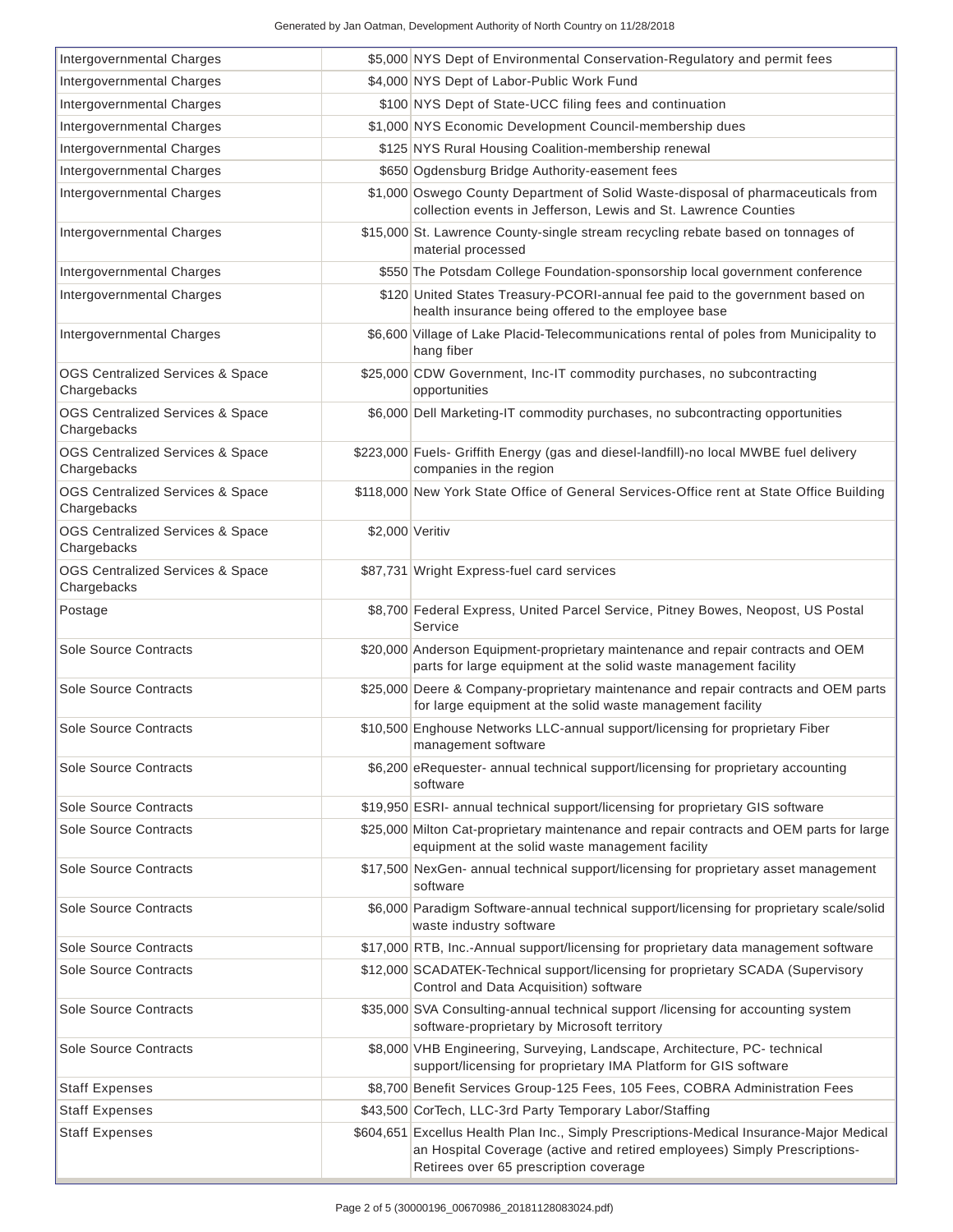| <b>Staff Expenses</b>           |              | \$3,424 First Unum Life-Disability Insurance                                                                                                                                                                                                                                                                                                                                                                                                                                                                                                                                                                                                                                                                                                                                                                                                                                                                                                                   |
|---------------------------------|--------------|----------------------------------------------------------------------------------------------------------------------------------------------------------------------------------------------------------------------------------------------------------------------------------------------------------------------------------------------------------------------------------------------------------------------------------------------------------------------------------------------------------------------------------------------------------------------------------------------------------------------------------------------------------------------------------------------------------------------------------------------------------------------------------------------------------------------------------------------------------------------------------------------------------------------------------------------------------------|
| <b>Staff Expenses</b>           |              | \$15,000 Lovell Safety Management-Workers Compensation Safety Group                                                                                                                                                                                                                                                                                                                                                                                                                                                                                                                                                                                                                                                                                                                                                                                                                                                                                            |
| <b>Staff Expenses</b>           |              | \$11,975 Med Ready Medical Group-Employee physicals, drug screening, on the job<br>injuries/accidents                                                                                                                                                                                                                                                                                                                                                                                                                                                                                                                                                                                                                                                                                                                                                                                                                                                          |
| <b>Staff Expenses</b>           |              | \$785,639 NYS Employee's Retirement-annual payment to NYSERS for employees<br>retirement                                                                                                                                                                                                                                                                                                                                                                                                                                                                                                                                                                                                                                                                                                                                                                                                                                                                       |
| <b>Staff Expenses</b>           |              | \$3,000 Occupational Eyewear Services-Eye exam and fitting for prescription safety<br>glasses for employees                                                                                                                                                                                                                                                                                                                                                                                                                                                                                                                                                                                                                                                                                                                                                                                                                                                    |
| <b>Staff Expenses</b>           |              | \$155,430 The State Insurance Fund-Workers Compensation                                                                                                                                                                                                                                                                                                                                                                                                                                                                                                                                                                                                                                                                                                                                                                                                                                                                                                        |
| <b>Staff Expenses</b>           |              | \$51,435 Training and Development (Safety Training, Defensive Driver Training,<br>Computer Training, Professional Conferences/Seminars)-Citec, NYS Assn for<br>Reduction, Reuse and Recyling, NYS Assn of Solid Waste Mgmt, Solid Waste<br>Assn of North America, NY Rural Water Assn, Thousand Island Emergency<br>Rescue, Greater Watertown Chamber of Commerce (Leadership Training),<br>Morrisville State College, Northern NY Water Works Assn, NYWEA, Jefferson<br>Community College, Fred Pryor Seminars, New Horizons, FBM Hodings                                                                                                                                                                                                                                                                                                                                                                                                                     |
| <b>Staff Expenses</b>           |              | \$5,836,641 Wages/Salaries- 5,413,139<br>FICA-413,502<br>Unemployment- 10,000                                                                                                                                                                                                                                                                                                                                                                                                                                                                                                                                                                                                                                                                                                                                                                                                                                                                                  |
| Taxes, Fines, Fees & Assessment |              | \$754,035 Town of Rodman, City of Watertown School District-Community Benefits<br>associated by contractual agreements between the municipalities and DANC.<br>Town of Rodman-DANC owned Solid Waste Management Facility located within<br>the town. Watertown City School District for a Project Development Agreement<br>within their district.                                                                                                                                                                                                                                                                                                                                                                                                                                                                                                                                                                                                              |
| <b>Telephones</b>               |              | \$63,080 Landline and cell phones- CREG Systems Corporation, Frontier, PAETEC<br>Communications, Inc., Township Telephone Company, Inc., Verizon, Verizon<br>Wireless                                                                                                                                                                                                                                                                                                                                                                                                                                                                                                                                                                                                                                                                                                                                                                                          |
| <b>Travel Reimbursements</b>    |              | \$114,097 Employee and Board of Directors travel reimbursements (mileage, lodging,<br>meals)                                                                                                                                                                                                                                                                                                                                                                                                                                                                                                                                                                                                                                                                                                                                                                                                                                                                   |
| <b>Utilities</b>                |              | \$172,000 Electricity, Natural Gas, Propane-National Grid, Ferrell Gas                                                                                                                                                                                                                                                                                                                                                                                                                                                                                                                                                                                                                                                                                                                                                                                                                                                                                         |
| <b>Utilities</b>                |              | \$1,001,860 Services Provided: Telecommunications Circuits, Cross Connections, Dark<br>Fiber Leases, Fiber Leases, Internet Connectivity, Overlash Fiber, Make Ready,<br>Pole Attachments, Conduit Occupancy-Chazy Westport Communications,<br>Citizens Telephone Co., Hammond, Crown Point Network Technologies, CSX<br>Communications, Elizabethtown Hospital, Fibertech Holdings, Glens Falls<br>Hospital, Level 3 Communications, Mohawk Networks, LLC, National Grid,<br>Northland Networks, NYSEG, Syracuse Metronet, TDS Telecom, TDS-Edwards<br>Telephone Company, Time Warner Cable, Time Warner Cable Road Runner,<br>Avangrid, Frontier, Frontier Communications of NY, Frontier Citizens<br>Communications, Township Telephone Company, Inc., Verizon, Verizon New<br>York, Inc., Verizon Select Services, Inc., Premier Utility Locating, LLC, Cable<br>Communications of Willsboro, Oneida County Rural Telephone Co., Windstream<br>Corporation |
| <b>Utilities</b>                |              | \$2,446,187 Sewage Treatment, Water Purchases, Leachate Processing-City<br>Comptroller-City of Watertown, NY (Sewage, Water, Leachate), Town of Cape<br>Vincent (Water), Village of Cape Vincent (Water)                                                                                                                                                                                                                                                                                                                                                                                                                                                                                                                                                                                                                                                                                                                                                       |
| <b>Total Exemptions:</b>        | \$13,350,030 |                                                                                                                                                                                                                                                                                                                                                                                                                                                                                                                                                                                                                                                                                                                                                                                                                                                                                                                                                                |

| <b>Exclusions</b>                                       |                                                                                                                                                                                                                                         |
|---------------------------------------------------------|-----------------------------------------------------------------------------------------------------------------------------------------------------------------------------------------------------------------------------------------|
| Financial, Insurance and Real Estate<br><b>Services</b> | \$53,000 Comerica Bank, The Bank of New York, and Manufacturers and Traders Bank<br>(M&T), Environmental Capital-Trustee fees, Banking fees                                                                                             |
| Services                                                | \$2,400 Claude Reed-Bulk water delivery of municipal water for Materials Management<br>Facility's (Landfill) holding tanks                                                                                                              |
| Services                                                | \$75,000 Clean Harbors Environmental Services-Household Hazardous Waste Collections                                                                                                                                                     |
| Services                                                | \$1,500 Crystal Rock Holdings-Delivery of potable water for Materials Management<br>Facility (landfill)                                                                                                                                 |
| Services                                                | \$95,000 Multi Media-(local media outlets)-Community Broadcasters, LLC, Flack<br>Broadcasting Group, LLC, Stephens Media Groups for Massena, Ogdensburg,<br>Watertown, (Radio Stations-local), Time Warner Cable Media Sales, WWNY-TV7, |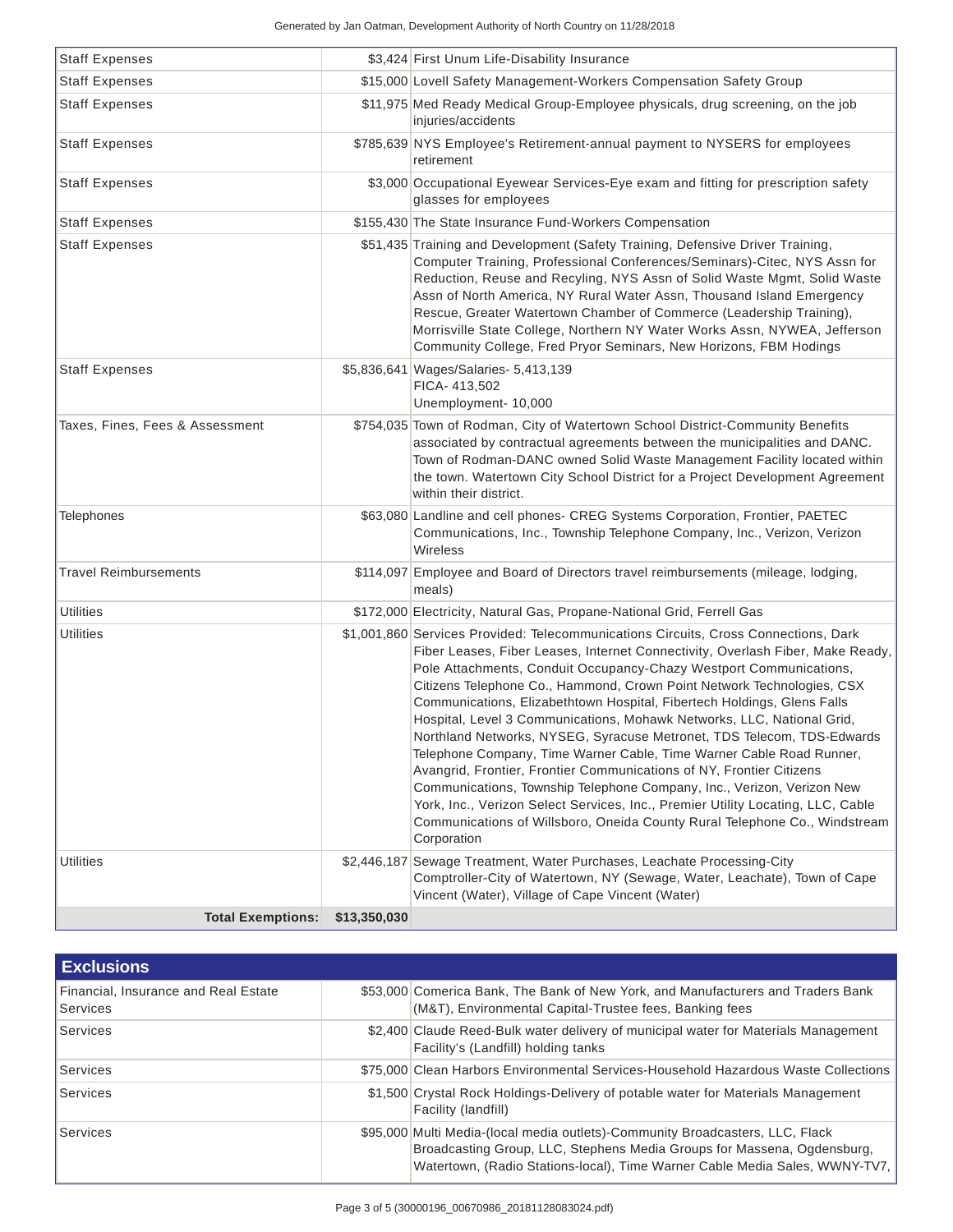Generated by Jan Oatman, Development Authority of North Country on 11/28/2018

|                                                                                |             | WWTI Nexstar Broadcasting (TV Stations-local), Newzjunky (local online news).<br>Advertising for Recycling and Waste Reduction Campaign, Household<br>Hazardous Waste Collection Events.                                                                                                                                                                                                                                                                                          |
|--------------------------------------------------------------------------------|-------------|-----------------------------------------------------------------------------------------------------------------------------------------------------------------------------------------------------------------------------------------------------------------------------------------------------------------------------------------------------------------------------------------------------------------------------------------------------------------------------------|
| Services                                                                       |             | \$25,000 Print Media (local publications)-North Country This Week, The Conservationist,<br>Watertown Daily Times, Journal & Republican, Jefferson County Journal, The<br>Post Standard, Carthage Tribune, Thousand Islands Printing, (job postings, legal<br>ads, recycling and waste reduction campaign, household hazardous waste,<br>procurement advertisements.                                                                                                               |
| Services                                                                       |             | \$1,200 Publications/Subscriptions-Progressive Business Publications                                                                                                                                                                                                                                                                                                                                                                                                              |
| Services                                                                       |             | \$155,000 Sunnking Electronics Recycling-E-waste recycling for tri-county region-CRT<br>expense (Cathode Ray Tube)                                                                                                                                                                                                                                                                                                                                                                |
| Transportation, Communication and<br><b>Sanitary Services</b>                  |             | \$4,000 Gleasons-Septic and holding tank pumping & waste disposal                                                                                                                                                                                                                                                                                                                                                                                                                 |
| Transportation, Communication and<br><b>Sanitary Services</b>                  |             | \$9,000 Waste Management-Solid Waste and Recycling Services                                                                                                                                                                                                                                                                                                                                                                                                                       |
| Wholesale/Retail Goods (e.g. hospital<br>supplies, office products, equipment) |             | \$474,593 DPS Telecomm, Infinera Corporation, Solar Winds-Standardized<br>Telecommunications/Parts                                                                                                                                                                                                                                                                                                                                                                                |
| Wholesale/Retail Goods (e.g. hospital<br>supplies, office products, equipment) |             | \$665,000 Specialized Equipment (Army Water/Sewer Lines) Bar Screen<br>Rehabilitation/Replacement, CCTV Lateral Launch, Variable Frequency Drives,<br>Mainline Valve Replacement                                                                                                                                                                                                                                                                                                  |
| Wholesale/Retail Goods (e.g. hospital<br>supplies, office products, equipment) |             | \$1,636,000 Specialized Equipment (Solid Waste Management Facility)-Landfill Waste<br>Compactor, Fuel Truck with Def Tank, Leachate truck tractor, HDPE Welding<br>Machine, Trailer mounted litter vacuum, Skid steer, Leachate Tank upgrades,<br>4"selfpriming pump, Grounds-keeping machine, Side by side ATV's Leachate<br>Tank Air Scrubber, Radiation Detection System for Landfill operations,<br>Replacement of site surveillance cameras compatible with existing system. |
| <b>Total Exclusions:</b>                                                       | \$3,196,693 |                                                                                                                                                                                                                                                                                                                                                                                                                                                                                   |

## **Goal Details**

| Category                            | <b>Goal Type</b> | Projected<br>Prime % | Projected<br>Sub % | Projected<br>Total % | Category Amount (\$)<br>(must sum to Available)<br><b>Budget for Goals</b><br>amount) |
|-------------------------------------|------------------|----------------------|--------------------|----------------------|---------------------------------------------------------------------------------------|
| C: Commodities                      | <b>MBE</b>       | 9.00%                | $0.00\%$           | 9.00%                | \$3,865,019                                                                           |
|                                     | <b>WBE</b>       | 21.00%               | $0.00\%$           | 21.00%               |                                                                                       |
| <b>CC: Construction Consultants</b> | <b>MBE</b>       | $0.00\%$             | $0.00\%$           | $0.00\%$             | \$0                                                                                   |
|                                     | <b>WBE</b>       | $0.00\%$             | $0.00\%$           | $0.00\%$             |                                                                                       |
| <b>CN: Construction</b>             | <b>MBE</b>       | $0.00\%$             | $9.00\%$           | $9.00\%$             | \$6,169,144                                                                           |
|                                     | <b>WBE</b>       | $2.00\%$             | 19.00%             | 21.00%               |                                                                                       |
| <b>SC: Services/Consultants</b>     | <b>MBE</b>       | $0.00\%$             | $9.00\%$           | $9.00\%$             | \$3,416,774                                                                           |
|                                     | <b>WBE</b>       | $3.00\%$             | 18.00%             | 21.00%               |                                                                                       |
| <b>Total</b>                        | <b>MBE</b>       | 2.59%                | 6.41%              | 9.00%                | \$13,450,937                                                                          |
|                                     | <b>WBE</b>       | 7.71%                | 13.29%             | 21.00%               |                                                                                       |

| <b>Goal Plan Documents</b>          |                              |                                       |
|-------------------------------------|------------------------------|---------------------------------------|
| <b>Agency Overview</b>              | <b>View</b> (PDF, 165.08 KB) | <b>DANC Agency Overview</b>           |
|                                     |                              | Filename: Agency_Overview(2).pdf      |
| Description of Procurement Strategy | <b>View</b> (PDF, 166.26 KB) | <b>PROCUREMENT STRATEGY</b>           |
|                                     |                              | Filename: Procurement Strategy(1).pdf |
| Boilerplate Language                | <b>View</b> (PDF, 717.77 KB) | DANC Sample IFB-Commodities           |
|                                     |                              | Filename: SAMPLE_IFB-COMMODITIES.pdf  |
|                                     | <b>View</b> (PDF, 1.09 MB)   | DANC Sample IFB-Construction          |
|                                     |                              | Filename: SAMPLE_IFB-CONSTRUCTION.pdf |
|                                     |                              |                                       |